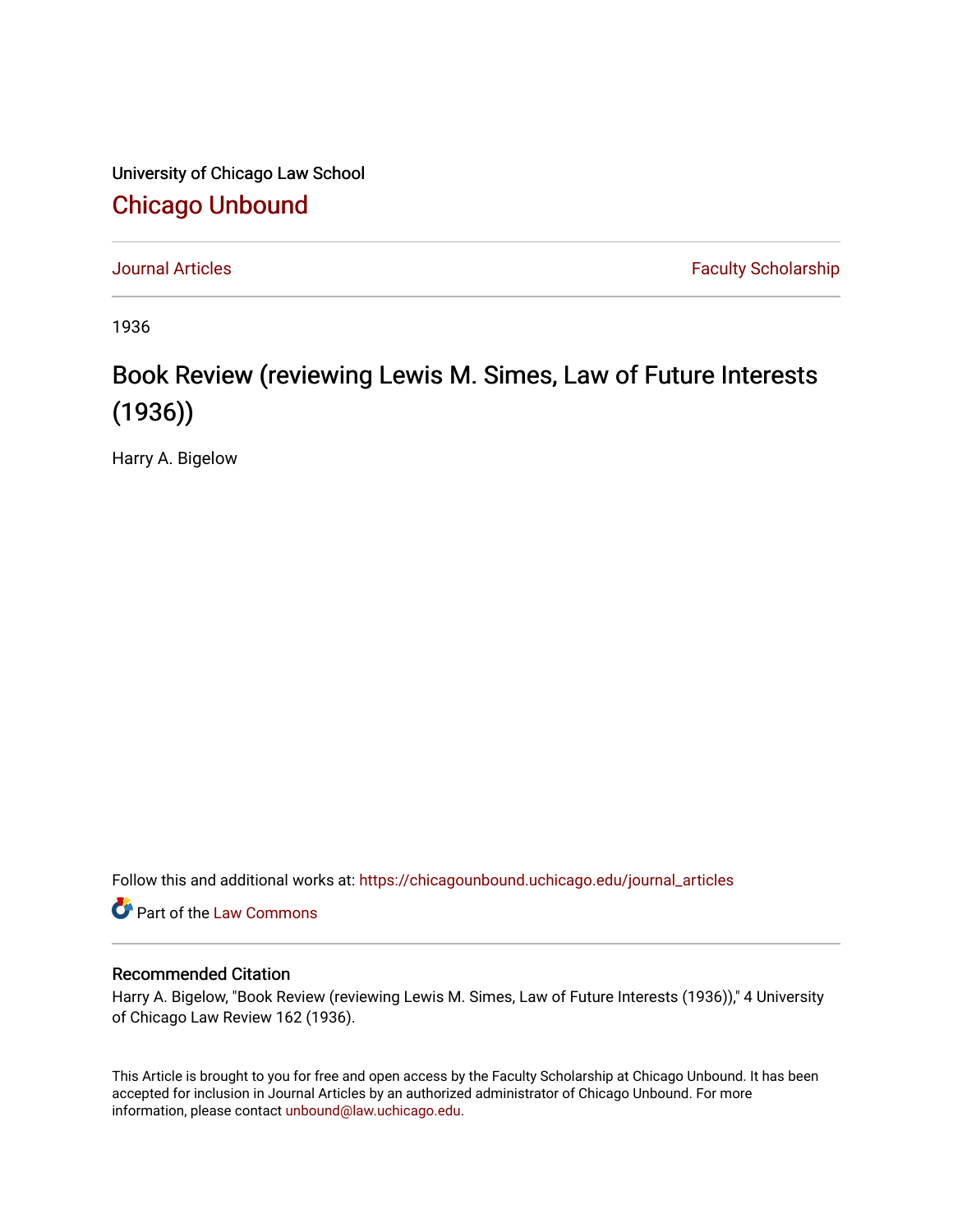tortfeasors-may compel a choice between the premises which the author has adopted and those which are beginning to find expression in the present system as it is now actually developing. This may not be so, but serious consideration and study should be given to determining whether it is. The facts assumed in this review are mere guesses (based on some experience, however). They should be verified or shown to be inaccurate. If they are true, those who welcome the trend towards social insurance will regard any scheme providing for contribution between tortfeasors as something like a device for enabling workmen's compensation insurance carriers to shift a part of their burden to those fellow servants of the injured employee whose "fault" happened to contribute to the injury.

**FLEMING** JAMES, JR.\*

\* Associate Professor of Law, Yale Law School.

Law of Future Interests. By Lewis M. Simes. Kansas City, Mo.: Vernon Law Book Co., 1936. Three volumes. Pp. xv, **527;** xv, 556; xv, 583.

The writer of a legal treatise on any except the narrowest subjects has the intrinsically difficult task of steering a satisfactory route between the Scylla of details, historical, analytical, and factual, that characterize a law review article and the Charybdis of generalities, accurate as far as they go but not helpful in the situation where help is needed. It is not an easy task and no two navigators would in all respects lay the same course.

The general point of view of Professor Simes is indicated by the statement in his preface that". . **.** . judicial innovations in this field [Future Interests] in the twentieth century are likely to be far more significant than those of the four centuries immediately preceding." Consonantly with the idea thus expressed, Professor Simes uses the older material sparingly. It is there to give a background for, or to throw light upon, the modern law of future interests. There is a liberal use of statutory material throughout the whole work, and without making any extensive computation I should say that the distinct majority of the cases are of the last seventy-five years.

The work is divided into five parts. The first part is an outline and discussion of the classic division of future interests from reversions to expectancies, considered both historically and in their modern aspects. Part II deals largely with construction, and Parts III, IV and V cover what may be called the essential law of future interests; that is, the legal relations that go to make up the various future interests.

Part I gives Professor Simes an opportunity to express his attitude toward many of the underlying problems of Future Interests. He recognizes the survivals of distinctions which at present have mainly only a nuisance value, but contributes his effort toward the minimization of them. A noticeable illustration of this point of view is his discussion of the distinctions between vested and contingent remainders. His analysis of the different degrees of vestedness of remainders and of the various (and often confused) elements of contingency is illuminative and modern. Chapter 6 on Contingent Remainders distinguished from Executory Interests is equally stimulating and modern in its point of view, although his statement<sup>t</sup> of the difference between a remainder and an executory interest while professedly only in general terms might, it is believed, have

 $\pmb{\mathfrak{z}}$ 

IVol. **i, p.** x64.

162